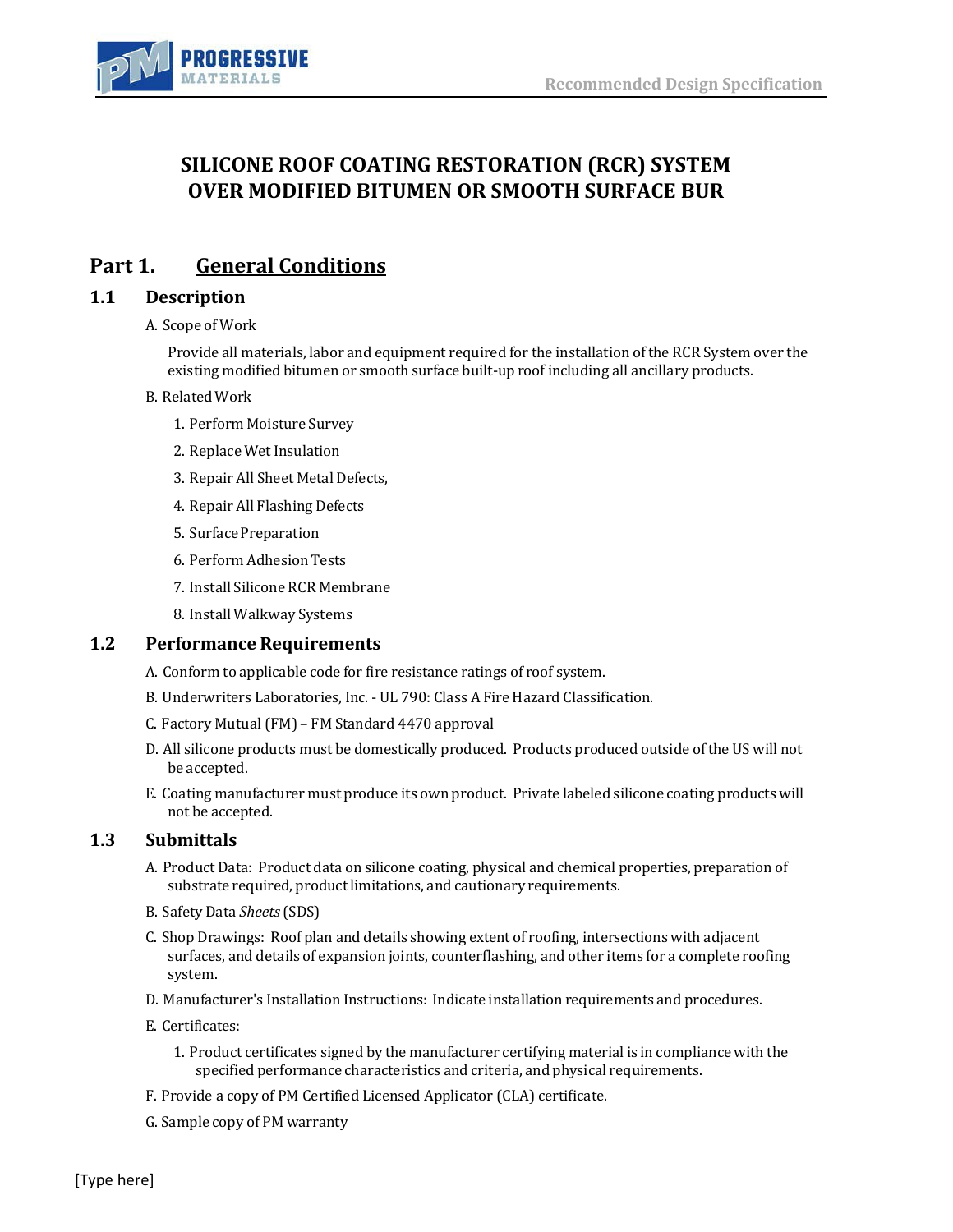

- H. Maintenance Data: For RCR System to include in maintenance manuals.
- I. Final Inspection Report: Copy of roofing system manufacturer's inspection report of completed roofing installation.

## **1.4 Quality Assurance**

A. Manufacturer:

- 1. Company specializing in the manufacturing of the system specified in this Section.
- 2. A minimum of 10,000,000 square feet of a similar system installed.
- 3. A minimum of 10 years manufacturing experience.

### B. Installer:

- 1. Installer must be a Certified Licensed Applicator (CLA) by the Manufacturer providing the warranty and is capable of receiving the specified warranty.
- 2. CLA to ensure all personnel are properly trained and have a full understanding of all OSHA safetyrequirements.
- C. Manufacturer Field Representative: Provide a qualified representative ofthe Manufacturer providing the warranty to monitor and periodically inspect the installation.

## **1.5 Delivery, Storage, and Handling**

- A. Deliver and store liquid materials and other products in their original unopened containers or packaging until ready for installation.
- B. Materials shall be clearly labeled with the manufacturer's name, product identification, safety information, and lot numbers.
- C. Store materials indoors whenever possible.
- D. Product should be stored in a range of 40-80 degrees Fahrenheit.
- E. Comply with the manufacturer's instructions for handling and safety procedures.
- F. Store and dispose of solvent-based materials, and materials used with solvent-based materials, in accordance with requirements of local authorities having jurisdiction.

### **1.6 Environmental Requirements**

- A. Maintain logs of environmental conditions (temperature, humidity, and wind speed) within limits recommended by manufacturer for optimum results. Do not install products under environmental conditions outside of manufacturer's limits.
- B. Weather Limitations: Proceed with installation only when existing and forecasted weather conditions permit roofing system to be installed according to manufacturer's written instructions and warranty requirements.
- C. Do not install silicone coating under the following conditions:
	- 1. When ambient temperature is below 35° F.
	- 2. At temperatures less than 5° F above dew point.

### **1.7 Warranty**

A. Provide Manufacturer's (5, 10, 15 or 20 year) labor & material warranty covering leaks due to silicone material failure.

## **Part 2. Products**

### **2.1 Acceptable Products**

- A. Insulation Board
	- 1. Match existing material
- B. Cleaners and Primers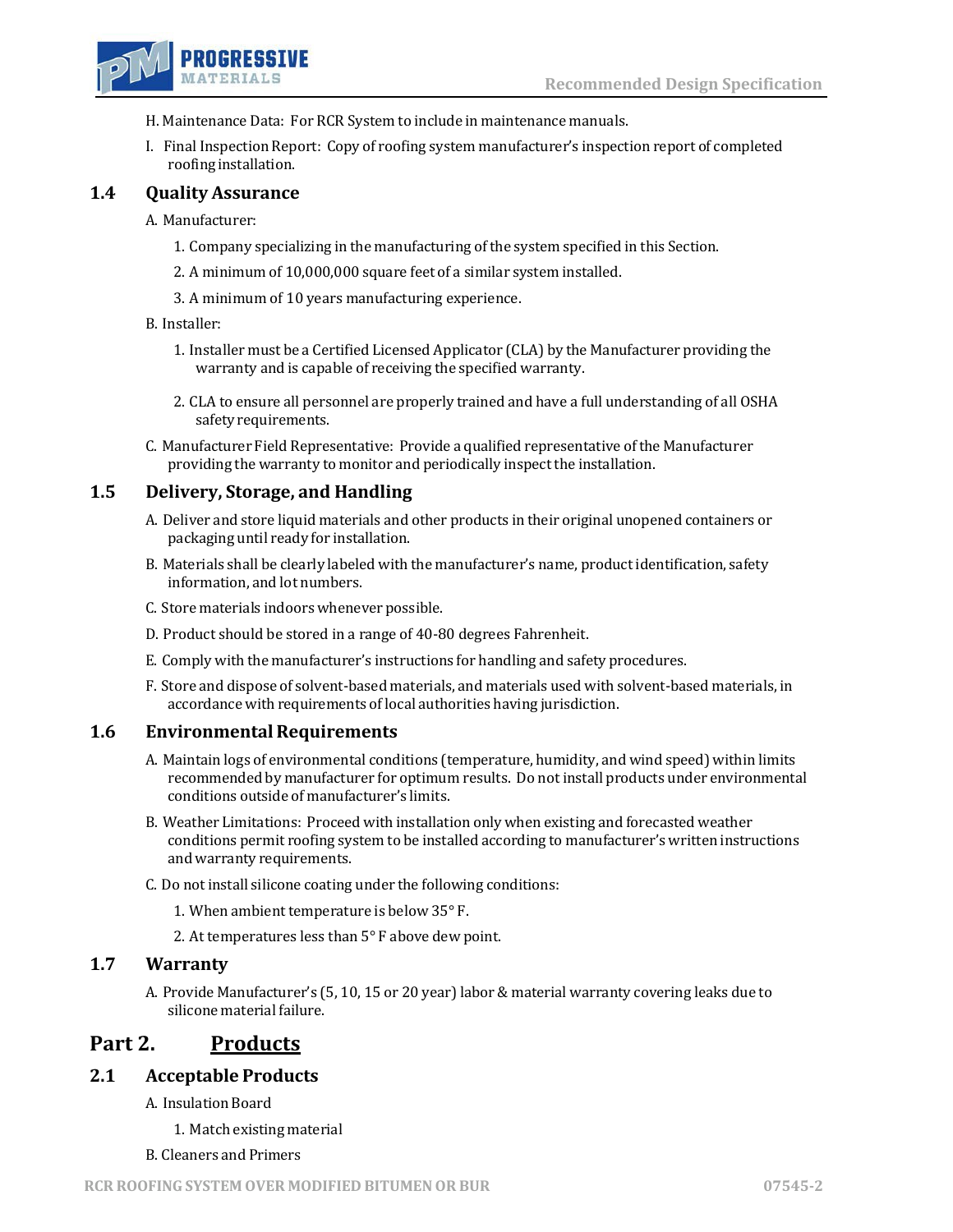



- 1. Progressive Materials: P-160 Bleed-Block Primer
- C. Silicone Caulk Sealant
	- 1. Progressive Materials: SS 300 Series Silicone Sealant
- D. Flashing Grade Sealant
	- 1. Progressive Materials: FG 400 Silicone Flashing Grade Sealant
- E. Surface Leveling Coating
	- 1. Progressive Materials: Pro-Level SL 800 (see TDS for application and rate)
- F. Ponding Water Eliminator
	- 1. Progressive Materials: Pro Slope SL 850 (see TDS for application and rate)
- G. Reinforcing Fabric
	- 1. Progressive Materials: PF 200 Polyester Fabric

a. PF 206 – 6"

b. PF 212 – 12"

- H. Moisture Relief Vents
	- 1. Progressive Materials: MRV 600 One-Way Roof Vent
- I. Walkway System
	- 1. Progressive Materials: Pro-Grip Walkway System
		- a. PG 700 Pro-Grip Yellow Walkway Coating
		- b. PG 750 Pro-Grip Yellow Walkway Granules
- I. Skylight Sealer
	- 1. Progressive Materials: HS 3220 Clear Silicone Skylight Coating
- J. Silicone Coating
	- 1. Progressive Materials: Pro-EcoSil HS 3200 Series

## **2.2 Silicone Coating Materials**

- A. Silicone base and top coat to be Pro-EcoSil HS 3200 Series Silicone Coating by Progressive Materials, LLC and complying with the following minimum properties:
	- 1. Tensile Strength: ASTM D412, 247.
	- 2. Elongation: ASTM D412, 237 percent minimum at break at 75° F.
	- 3. Water Vapor Permeance: ASTM D-96, 10.7 at 20 mils.
	- 4. Fire resistance: ASTM E108, UL 790 Class A.
	- 5. Color: Owner to select standard topcoat color.
	- 6. Solids Content: 92% ±3%
	- 7. VOC Content: < 50 grams/liter
	- 8. Initial Solar Reflectivity: .89
	- 9. Initial Thermal Emissivity: .90
	- 10. SRI Value: 113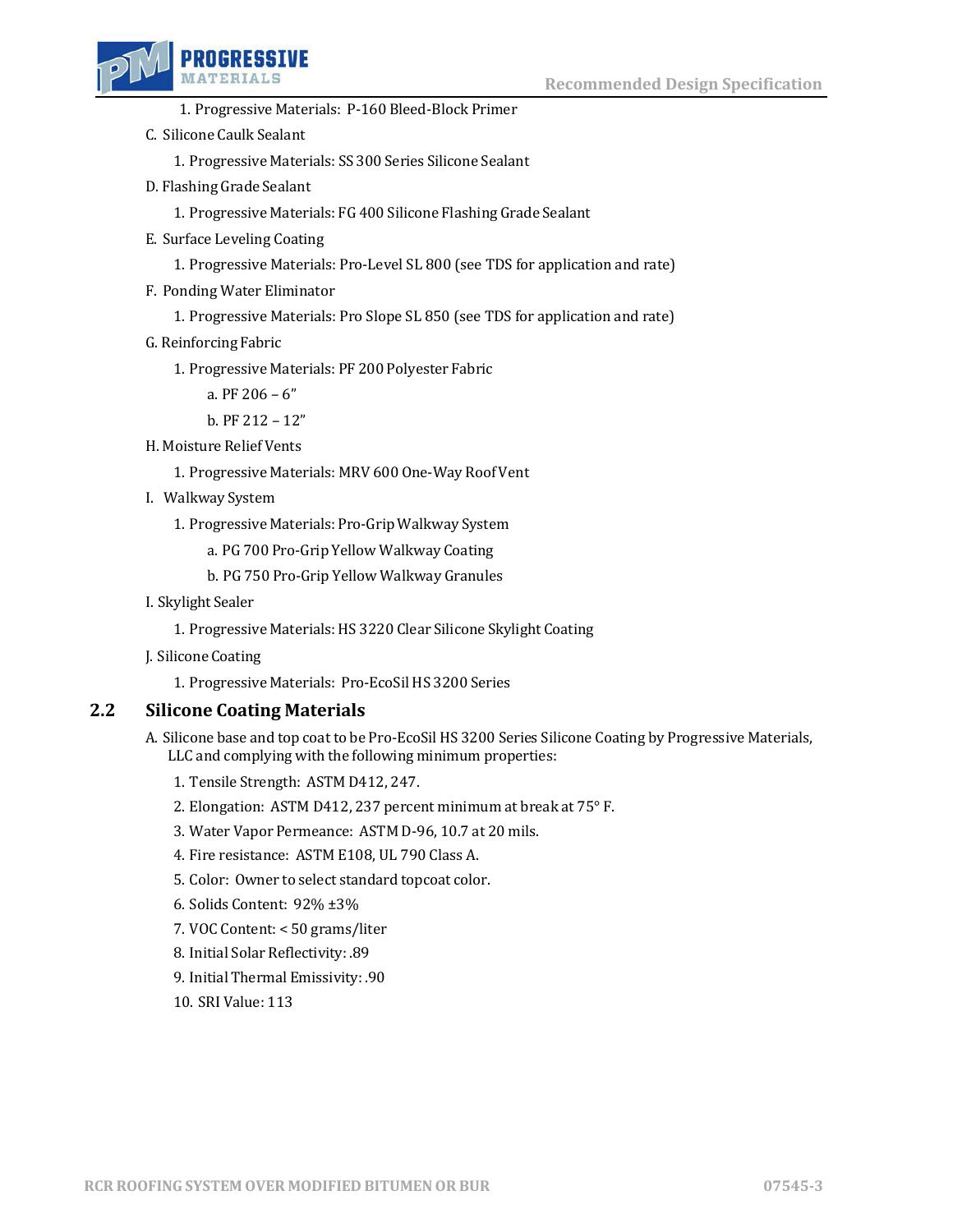

# **Part 3. Execution**

## **3.1 Examination**

- A. Verify roof slope prior to beginning installation. There is to be no single area of standing water on the roof 24 hours after a rain, greater than 100 sq. ft. and more than  $\frac{1}{2}$ " deep.
- B. Perform infra-red thermal, or other industry accepted method, to scan of roof to identify any wet insulation.
- C. Identify all seam failures, flashings failures and inadequate sheet metal details.
- D. Inspect all roof drains to ensure proper performance.
- E. Inspect all roof system fasteners for back out.

### **3.2 Preparation**

- A. MembraneCleaning:
	- 1. Thoroughly power wash roof surface and all other areas to receive new coating with a minimum of 2,000 psi water pressure. Be sure not to damage existing membrane during this process.
	- 2. After the surface has dried, perform an adhesion test. If the coating does not properly adhere to the surface, additional power washing/cleaning method or removal may be required.
	- 3. Any areas of grease contamination are to be cleaned with an industrial strength detergent or removed and replaced.
- B. Existing Wet Insulation Areas:
	- 1. Roof areas containing moisture below the roof surface shall either be replaced, or for areas less than 500 sq. ft. with moderate moisture content, a moisture relief vent shall be installed.
		- a. Wet Insulation Replacement (wet area is greater than 500 sq. ft.)
			- 1) Remove roof system and wet insulation
			- 2) Replace insulation with identical insulation materials. Fasten new insulation at a rate determined by local code
			- 3) Roof system is to be replaced with like materials and overlapped a minimum of 12" on to the existing roof system.
- C. Leading Edges: At the leading edges of roof patches, apply a 3-course coating and fabric utilizing the PF 200 Polyester Fabric and HS 3200 Silicone Coating.
	- 1. Apply 12 to 15 mils of silicone coating over surface to receive fabric.
	- 2. Embed fabric into silicone coating while still wet. Smooth out fabric and ensure there are no wrinkles or fish mouths
	- 3. After the base coating has cured, apply a minimum 20 mil coat of HS 3200 silicone coating over the fabric to ensure complete saturation.
- D. Moisture Relief Vent Installation (wet area is less than 500 sq. ft.)
	- 1. Locate center of moisture containing insulation.
	- 2. Cut a 4" diameter opening through the membrane and insulation material; remove material to vapor barrier or deck.
	- 3. Lay the MRV 600 Roof Vent on top of roof system and attach vent to the roof deck with the appropriate fastener. Install 4 fasteners per vent, evenly spaced.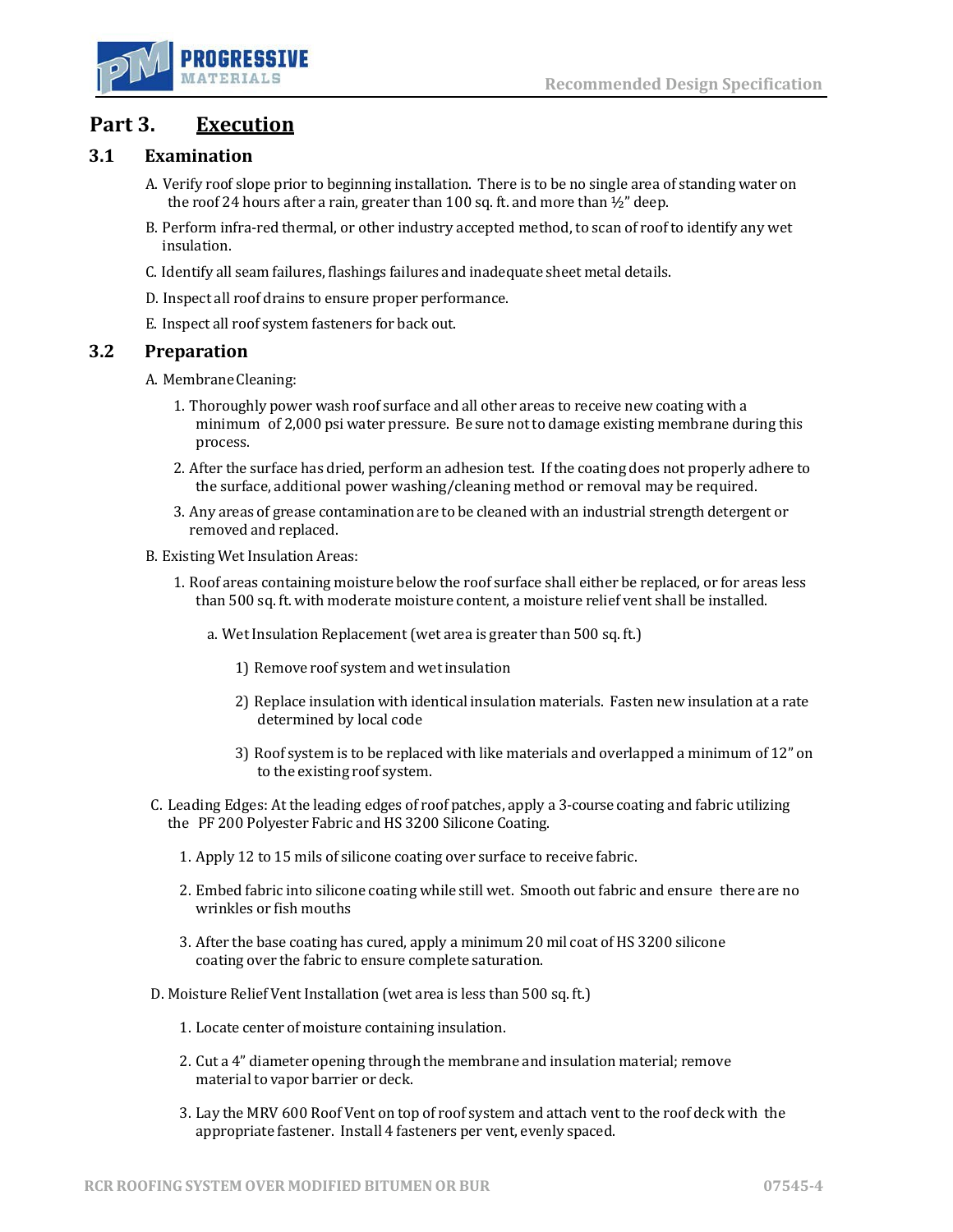

- 4. Clean area of vent that is to receive flashing material with clean rag and solvent to remove oil film from vent.
- 5. Flash in vent with the following procedure:
	- a. Apply a 3-course coating and fabric utilizing the PF 200 Polyester Fabric and HS 3200 Silicone Coating.
		- 1) Apply 12 to 15 mils of silicone coating over surface to receive fabric.
		- 2) Embed fabric into silicone coating while still wet. Fabric should extend at least 2" on to the flange of the vent and at least 4" on to the roof surface.
		- 3) After the base coating has cured, apply a generous coat of silicone coating over the fabric to ensure complete saturation.
- E. Flashing Details: Ensure all existing flashings provide a watertight condition. If necessary, re-flash any areas required utilizing a 3-course coating and fabric detail as outlined above.
- F. Lap Seam Treatment:
	- 1. Identify and repair all lap seam failures utilizing a 3-course coating fabric detail as outlined above.
	- 2. To ensure complete encapsulation of the lap seams at the completion of the project, install 20 mils (app. 2" wide) of HS 3200 Silicone Coating over all lap seams prior to coating the field of the roof. Coverage rate to be approximately 400 lf. per gallon.
- G. Sheet Metal: Ensure all sheet metal is in good condition and will provide a watertight condition. If necessary, replace or repair any sheet metal required.
- H. Low laying areas less than 100 sq. ft. that would impede drainage of water should be filled in with Progressive Materials Pro Slope SL 850 to ensure positive drainage. (See TDS for application and rate)
- I. For heavily cracked areas (such as alligatoring) Progressive Materials SL 800 Surface Leveler should be used to ensure proper sealing of coating. (See TDS for application and rate)

## **3.3 Silicone Coating Installation**

- A. Ensure surface is completely dry.
- B. Ensure subsequent coats of primer or silicone coating is completely cured.
- C. Ensure adhesion tests have been completed and results are satisfactory with the manufacturer's requirements.
- D. Install silicone coating in one or two passes over entire roof surface to achieve a final thickness of:
	- 1. 25 mils minimum for a 5-year warranty
	- 2. 30 mils minimum for a 10-year warranty
	- 3. 35 mils minimum for a 15-year warranty
	- 4. 40 mils minimum for a 20-year warranty
- E. While spraying or rolling the silicone coating, special effort should be made to have pass lines overlap on membrane seams as to provide additional coating thickness on the seams.
- F. It is strongly recommended that the coating should be applied with a roller at all edges and penetrations to prevent overspray and provide a clean straight edge.

NOTES

1. Any subsequent membrane repairs after the coating installation should be done only with silicone products. Repairs should be completed with a 3-course coating and fabric if needed.